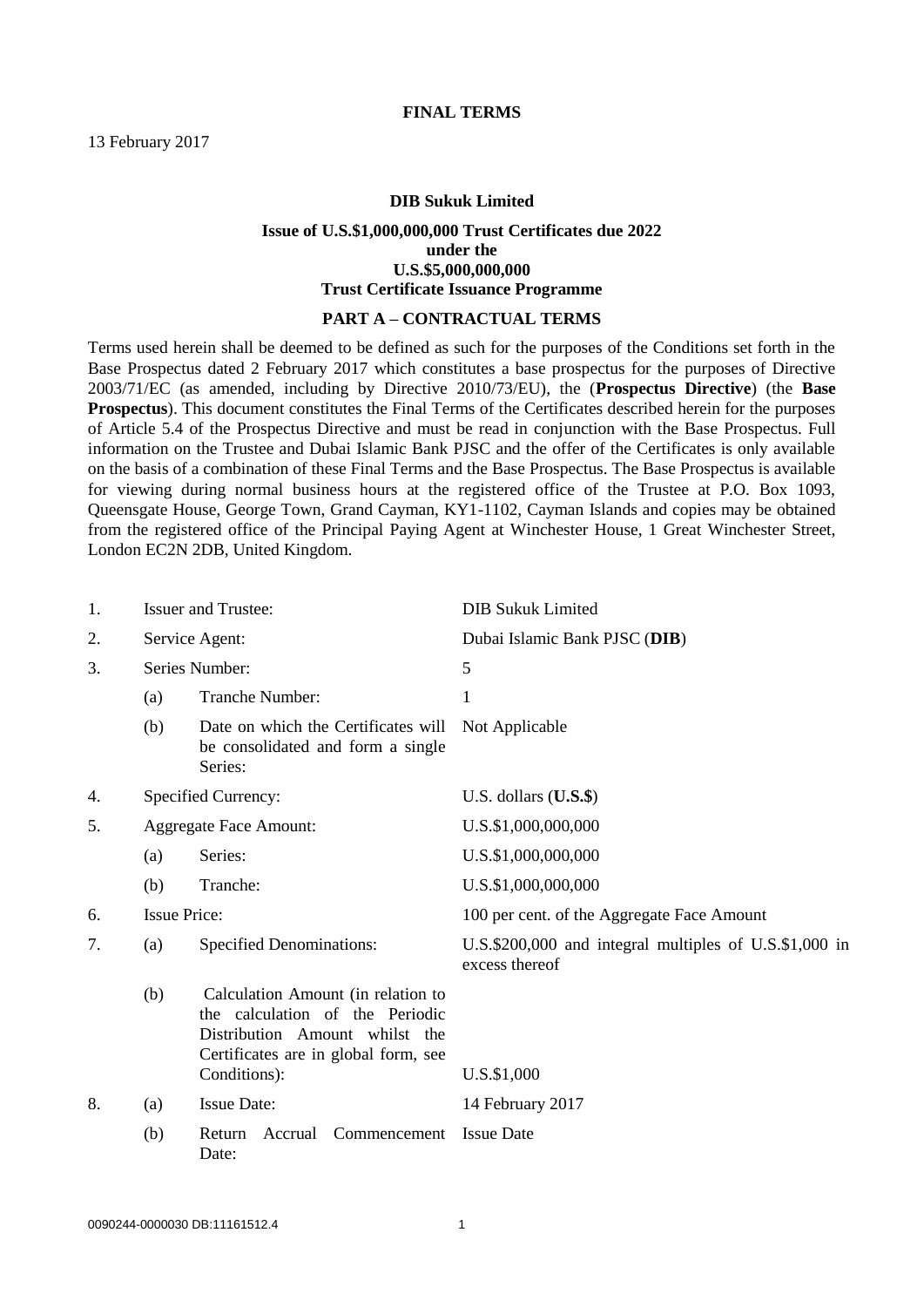| 9.  |                                                                                                       | <b>Scheduled Dissolution Date:</b>                                                                                                          | 14 February 2022                                                                                                                                                                                  |
|-----|-------------------------------------------------------------------------------------------------------|---------------------------------------------------------------------------------------------------------------------------------------------|---------------------------------------------------------------------------------------------------------------------------------------------------------------------------------------------------|
| 10. | Periodic Distribution Amount Basis:                                                                   |                                                                                                                                             | 3.664 per cent. Fixed Periodic Distribution Amount                                                                                                                                                |
| 11. | <b>Dissolution Basis:</b>                                                                             |                                                                                                                                             | Subject to any purchase and cancellation or early<br>redemption, the Certificates will be redeemed on the<br>Scheduled Dissolution Date at 100 per cent. of their<br><b>Aggregate Face Amount</b> |
| 12. |                                                                                                       | Change of Periodic Distribution Basis:                                                                                                      | Not Applicable                                                                                                                                                                                    |
| 13. |                                                                                                       | Put/Call Options:                                                                                                                           | Not Applicable                                                                                                                                                                                    |
| 14. | Status:                                                                                               |                                                                                                                                             | Unsubordinated                                                                                                                                                                                    |
| 15. | Date of Trustee's board approval and date<br>of DIB's board approval for issuance of<br>Certificates: |                                                                                                                                             | 9 February 2017 and 25 January 2017, respectively                                                                                                                                                 |
|     |                                                                                                       | PROVISIONS RELATING TO PERIODIC DISTRIBUTIONS PAYABLE                                                                                       |                                                                                                                                                                                                   |
| 16. |                                                                                                       | Notice periods for Condition 10.2:                                                                                                          | Minimum period: 30 days<br>Maximum period: 60 days                                                                                                                                                |
| 17. |                                                                                                       | <b>Fixed Periodic Distribution Provisions:</b>                                                                                              | Applicable                                                                                                                                                                                        |
|     | (a)                                                                                                   | Rate:                                                                                                                                       | 3.664 per cent. per annum payable semi-annually in<br>arrear on each Periodic Distribution Date                                                                                                   |
|     | (b)                                                                                                   | Periodic Distribution Dates:                                                                                                                | 14 February and 14 August in each year up to and<br>including the Scheduled Dissolution Date. The first<br>Periodic Distribution Date shall be 14 August 2017                                     |
|     | (c)                                                                                                   | Fixed Amount for Certificates in<br>definitive form (and in relation to<br>Certificates in global form, see<br>Conditions):                 | U.S.\$18.32 per Calculation Amount                                                                                                                                                                |
|     | (d)                                                                                                   | Broken Amount for Certificates in Not Applicable<br>definitive form (and in relation to<br>Certificates in global form, see<br>Conditions): |                                                                                                                                                                                                   |
|     | (e)                                                                                                   | Day Count Fraction:                                                                                                                         | 30/360                                                                                                                                                                                            |
|     | (f)                                                                                                   | <b>Determination Date:</b>                                                                                                                  | Not Applicable                                                                                                                                                                                    |
|     | (g)                                                                                                   | Business Day Convention (for the<br>purposes of Condition 6.3):                                                                             | Following Business Day Convention                                                                                                                                                                 |
| 18. |                                                                                                       | Floating Periodic Distribution Provisions:                                                                                                  | Not Applicable                                                                                                                                                                                    |
|     |                                                                                                       | PROVISIONS RELATING TO DISSOLUTION                                                                                                          |                                                                                                                                                                                                   |

| 19. | <b>Optional Dissolution (Call):</b>                                                | Not Applicable                     |
|-----|------------------------------------------------------------------------------------|------------------------------------|
| 20. | Certificateholder Put Option:                                                      | Not Applicable                     |
| 21. | <b>Final Dissolution Amount:</b>                                                   | U.S.\$1,000 per Calculation Amount |
| 22. | Early Dissolution Amount (Tax):                                                    | U.S.\$1,000 per Calculation Amount |
| 23. | Dissolution Amount pursuant to Condition U.S.\$1,000 per Calculation Amount<br>14: |                                    |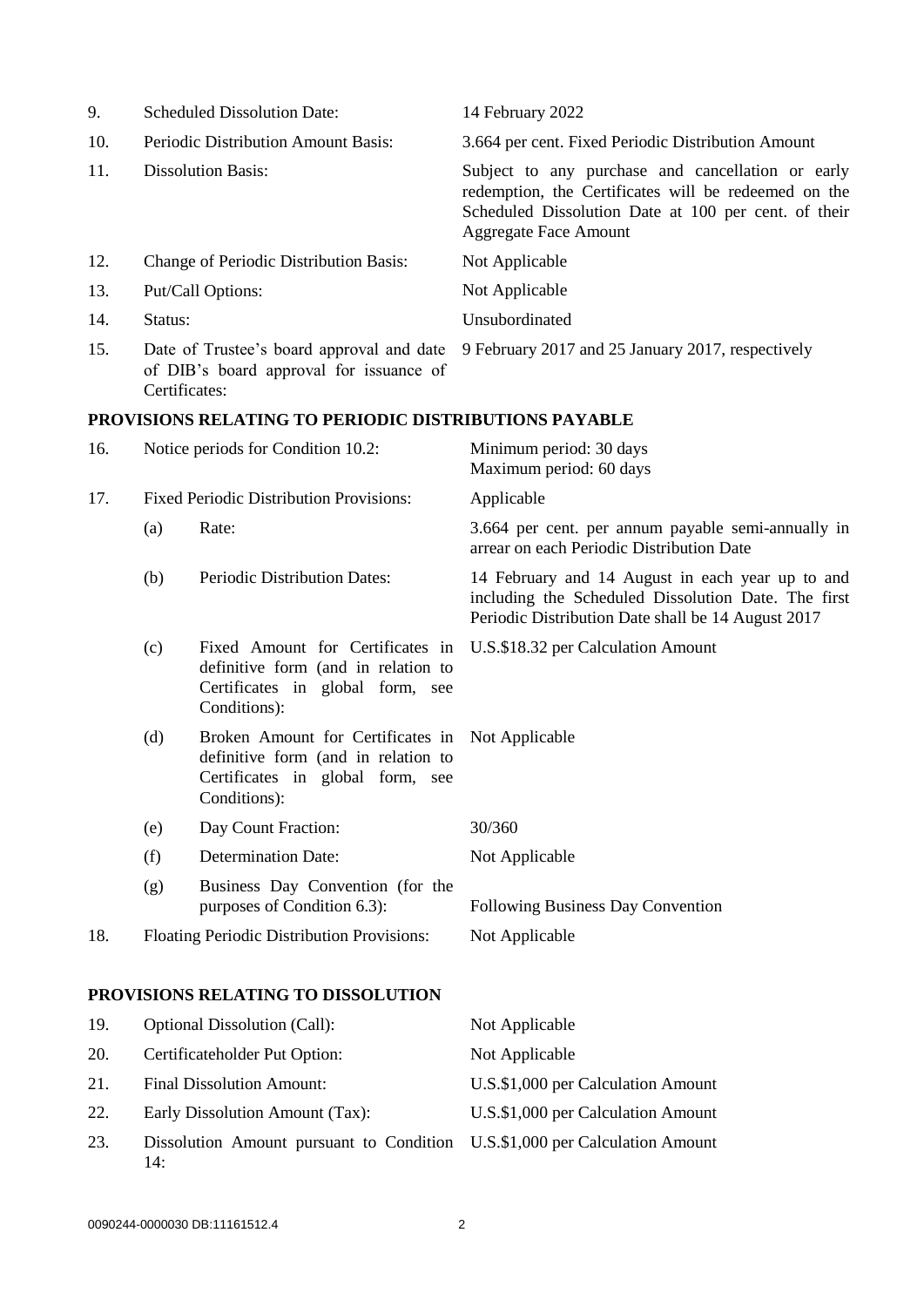# **GENERAL PROVISIONS APPLICABLE TO THE CERTIFICATES**

| 24. | Form of Certificates: |
|-----|-----------------------|
|     |                       |

Global Certificate exchangeable for Certificates in definitive registered form in the limited circumstances specified in the Global Certificate

25. Additional Financial Centres: Not Applicable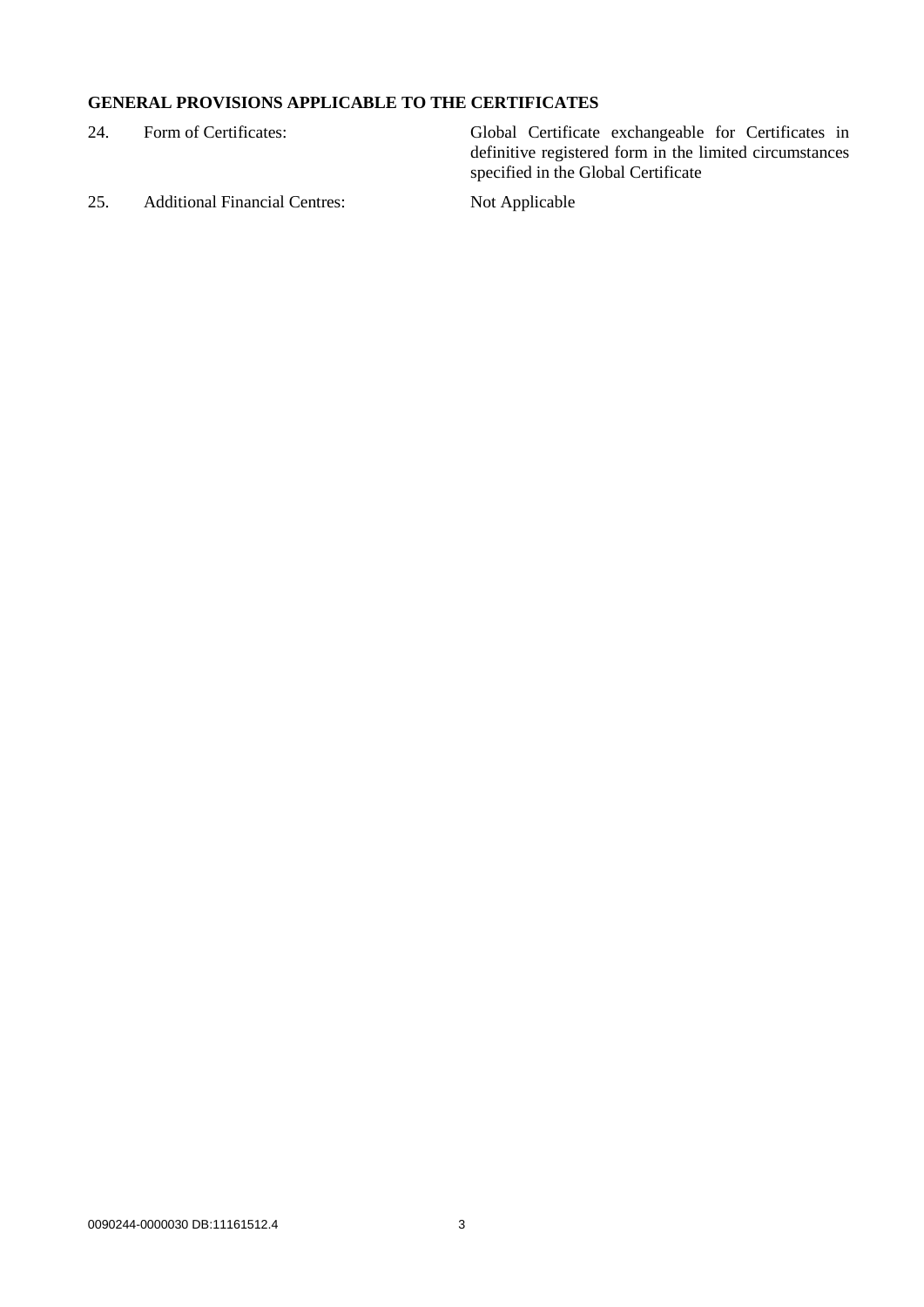## THIRD PARTY INFORMATION

Not Applicable.

#### **PURPOSE OF FINAL TERMS**

These Final Terms comprise the final terms required for the issue and admission to trading on Nasdaq Dubai and the Irish Stock Exchange's Main Securities Market and admission to the DFSA Official List and the Official List of the Irish Stock Exchange of the Certificates described herein pursuant to the U.S.\$5,000,000,000 Trust Certificate Issuance Programme of DIB Sukuk Limited.

#### **RESPONSIBILITY**

Each of the Trustee and DIB accepts responsibility for the information contained in these Final Terms. To the best of the knowledge and belief of each of the Trustee and DIB (each having taken all reasonable care to ensure that such is the case) the information contained in these Final Terms is in accordance with the facts and does not omit anything likely to affect the import of such information.

Signed on behalf of

#### **DIB SUKUK LIMITED**

Signed on behalf of **DUBAI ISLAMIC BANK PJSC** 

Duly authorised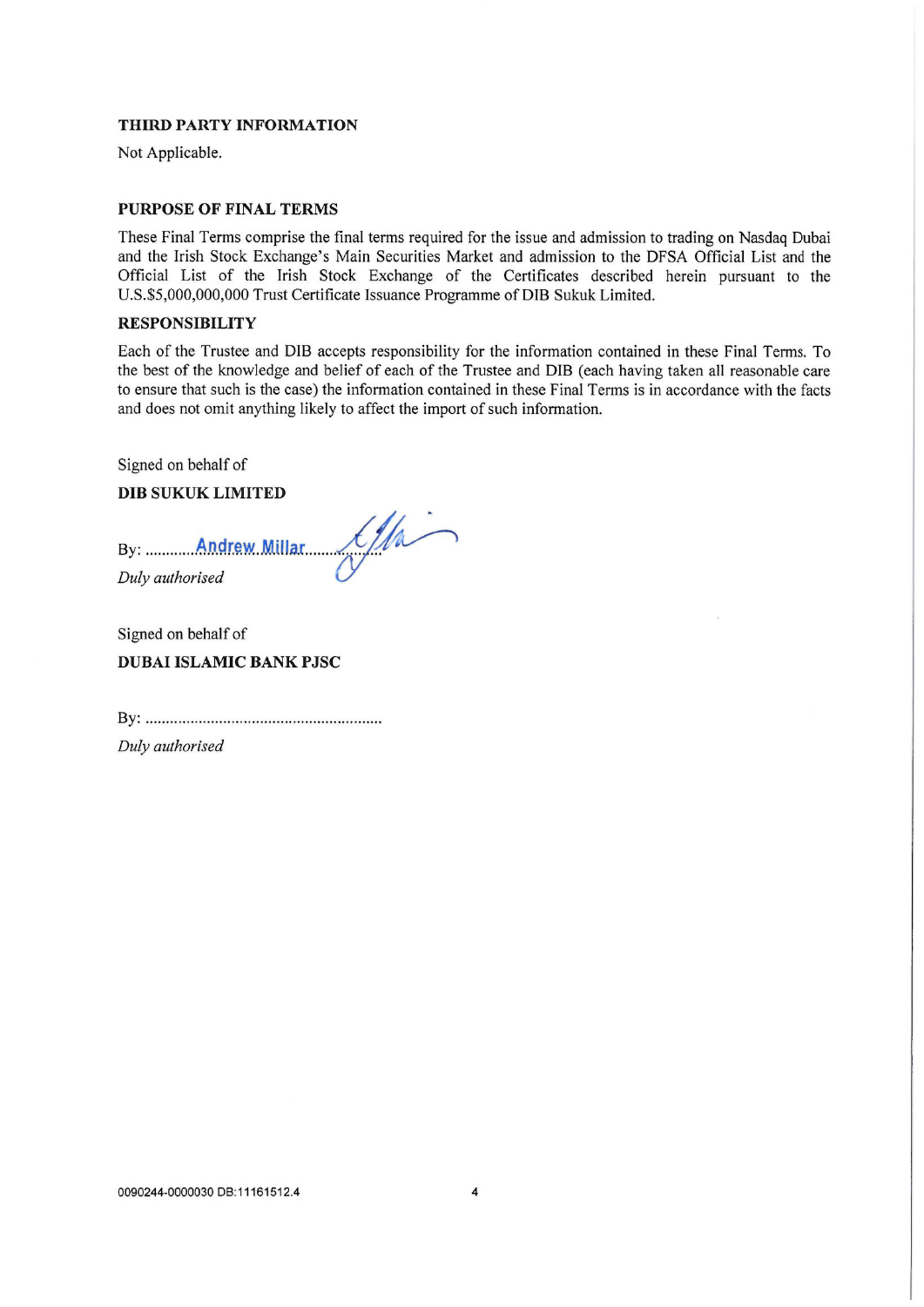#### THIRD PARTY INFORMATION

Not Applicable.

#### **PURPOSE OF FINAL TERMS**

These Final Terms comprise the final terms required for the issue and admission to trading on Nasdaq Dubai and the Irish Stock Exchange's Main Securities Market and admission to the DFSA Official List and the Official List of the Irish Stock Exchange of the Certificates described herein pursuant to the U.S.\$5,000,000,000 Trust Certificate Issuance Programme of DIB Sukuk Limited.

## **RESPONSIBILITY**

Each of the Trustee and DIB accepts responsibility for the information contained in these Final Terms. To the best of the knowledge and belief of each of the Trustee and DIB (each having taken all reasonable care to ensure that such is the case) the information contained in these Final Terms is in accordance with the facts and does not omit anything likely to affect the import of such information.

Signed on behalf of

#### **DIB SUKUK LIMITED**

| Duly authorised                |
|--------------------------------|
| Signed on behalf of            |
| <b>DUBAI ISLAMIC BANK PJSC</b> |
| <i>ellen</i>                   |
| By:                            |
| Duly authorised                |
| محمد سليم<br>Mohammed Saleem   |

Salma

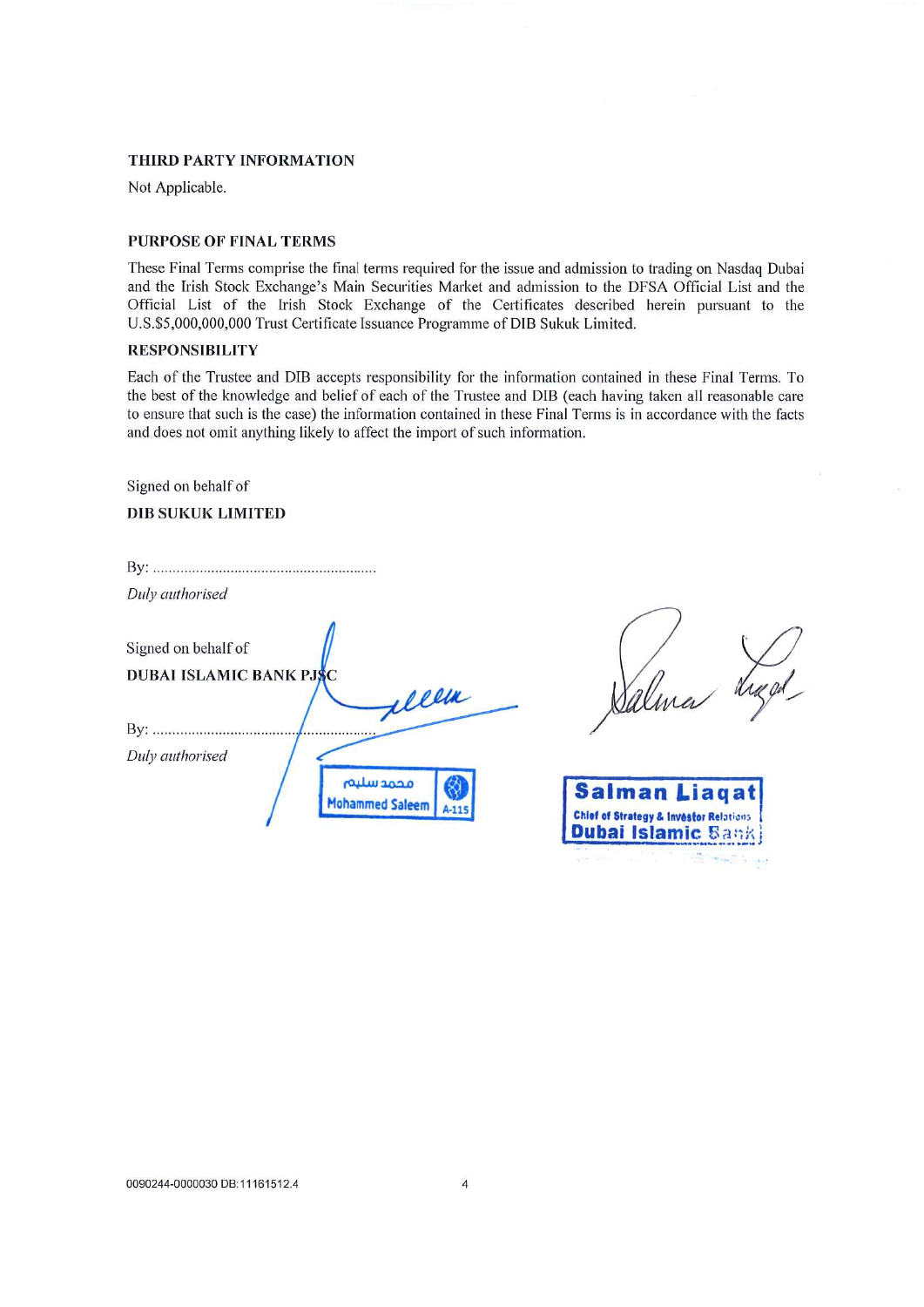## **PART B – OTHER INFORMATION**

## **1. LISTING AND ADMISSION TO TRADING**

| (i) | Listing and admission to trading: | Application has been made by the Trustee (or on its<br>behalf) for the Certificates to be (i) admitted to trading<br>on the Irish Stock Exchange's Main Securities Market<br>and admitted to listing on the Official List of the Irish<br>Stock Exchange and (ii) admitted to trading on Nasdaq<br>Dubai and admitted to listing on the Official List<br>maintained by the Dubai Financial Services Authority,<br>in each case to take effect on or about 15 February<br>2017. |
|-----|-----------------------------------|--------------------------------------------------------------------------------------------------------------------------------------------------------------------------------------------------------------------------------------------------------------------------------------------------------------------------------------------------------------------------------------------------------------------------------------------------------------------------------|
|     |                                   |                                                                                                                                                                                                                                                                                                                                                                                                                                                                                |

(ii) Estimate of total expenses related to Irish Stock Exchange: €600 admission to trading: Nasdaq Dubai: U.S.\$2,000

## **2. RATINGS**

Ratings: Fitch Ratings Limited (**Fitch**) is established in the European Union and is registered under Regulation (EC) No. 1060/2009.

> Moody's Investors Service Cyprus Ltd. (**Moody's**) is established in the European Union and is registered under Regulation (EC) No. 1060/2009.

> The Certificates to be issued have been rated A by Fitch and Baa1 by Moody's.

# **3. INTERESTS OF NATURAL AND LEGAL PERSONS INVOLVED IN THE ISSUE**

Save for any fees payable to the Managers, so far as each of the Trustee and DIB is aware, no person involved in the issue of the Certificates has an interest material to the offer. The Managers and their affiliates have engaged, and may in the future engage, in investment banking and/or commercial banking transactions with, and may perform other services for, the Trustee and DIB and their affiliates in the ordinary course of business.

## **4. PROFIT OR RETURN**

|    |       | Indication of profit or return:                                                                                                         | 3.664 per cent. per annum                                                                                                                       |  |
|----|-------|-----------------------------------------------------------------------------------------------------------------------------------------|-------------------------------------------------------------------------------------------------------------------------------------------------|--|
|    |       |                                                                                                                                         | The profit or return is calculated at the Issue Date on<br>the basis of the Issue Price. It is not an indication of<br>future profit or return. |  |
| 5. |       | <b>OPERATIONAL INFORMATION</b>                                                                                                          |                                                                                                                                                 |  |
|    | (i)   | ISIN:                                                                                                                                   | XS1565166789                                                                                                                                    |  |
|    | (ii)  | Common Code:                                                                                                                            | 156516678                                                                                                                                       |  |
|    | (iii) | Any clearing system(s) other than<br>Euroclear<br>and<br>Clearstream,<br>Luxembourg and<br>the<br>relevant<br>identification number(s): | Not Applicable                                                                                                                                  |  |
|    | (iv)  | Delivery:                                                                                                                               | Delivery against payment                                                                                                                        |  |
|    | (v)   | Names and addresses of additional<br>Paying Agent(s) (if any):                                                                          | Not Applicable                                                                                                                                  |  |
|    |       |                                                                                                                                         |                                                                                                                                                 |  |